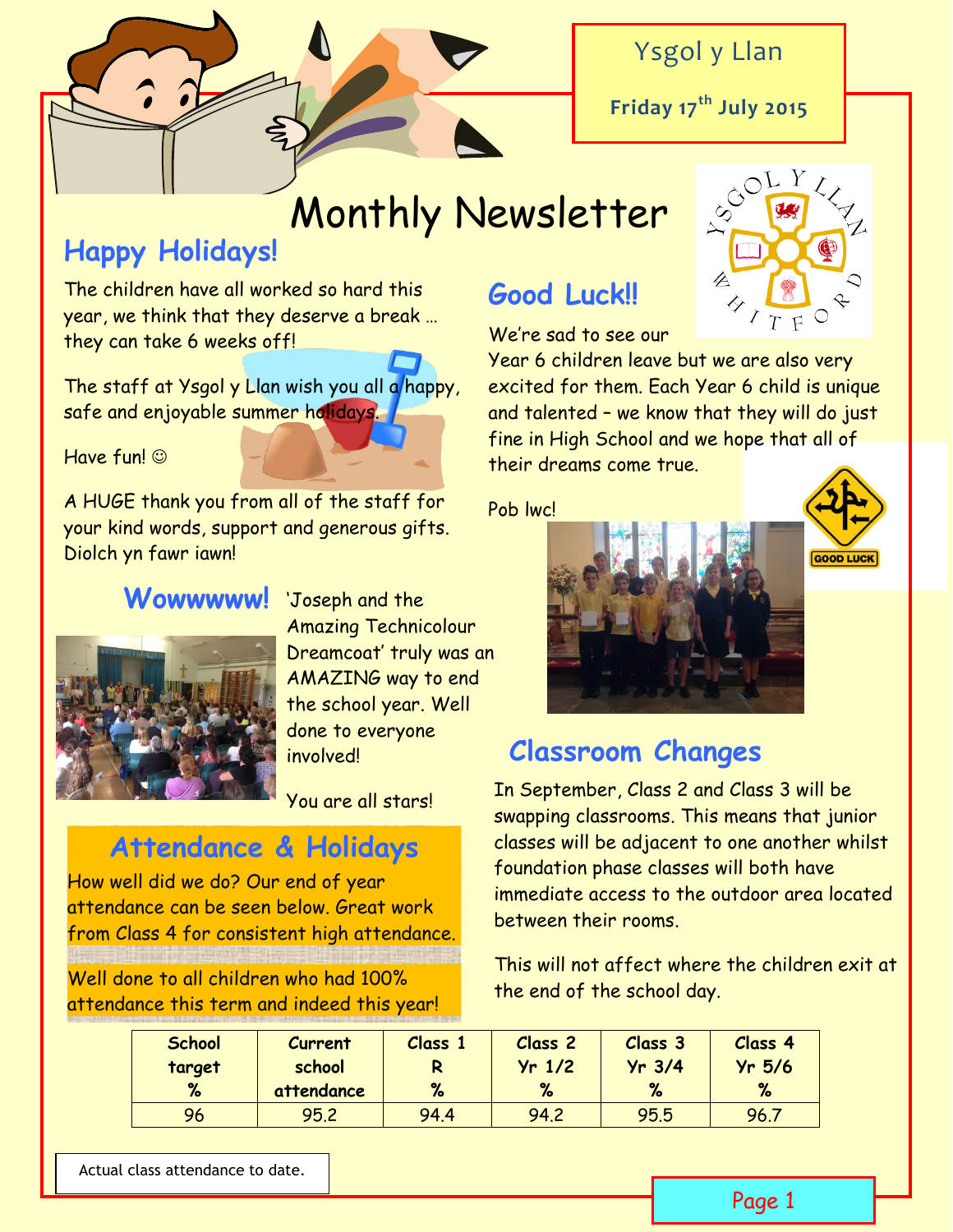Ysgol y Llan Newsletter Page 2

### **Church News & Christian Values**

#### **St Mary's and St Bueno's Church**

∘ Family Service is at 9.30am, Sunday 2<sup>nd</sup> August.

**School**

◦ Our Christian Value this half term is 'Thankfulness'. Children will be exploring this value during collective worship and daily life. Please help at home to discuss this value with your children.

◦ A reminder – next year, you are welcome to attend our weekly Church service every Wednesday at 9.15am.

#### **Prayers**

We ask you to pray for all children and staff that will be 'moving on' to new classes, new experiences and new challenges.

# **Welcome!**

We welcome back Miss Roberts who has returned from her maternity leave and will be teaching in Class 4 next term.

We want to welcome Miss Blount to Ysgol y Llan. She will be teaching Class 3 for the majority of next year whilst Mrs Hughes & Mrs Morrell go off on maternity leave.

#### **Reminders to Children**

- PE kits need to be in school on the very first day back in September.
- Classroom changes Years 3 & 6 will be in the current Class 2 room. Years 1 & 2 will be in the current Class 3 room. Exciting times ahead!

#### **Notes to Parents**

- NO after school clubs in the first week.
- NURSERY children start back on the second week in September.
- The after school club WILL be available in the first week. They have sent out information to parents who currently use the service and new Nursery parents. From next year, you will need to retain places in order to help sustain the service. This is a valuable service for many parents and has to be used if we want to keep it.

### **Upcoming Events in September**

**Staff training day** Tuesday 1<sup>st</sup> September 2015 **Children back in school** Wednesday 2<sup>nd</sup> September 2015 **Nursery children start school** Monday 7<sup>th</sup> September

## **Farewell Friends!**

We want to thank Mrs Warburton for 18 years of service, for all of her hard work and dedication. You'll be missed! Thank you to parents and friends who contributed to a leaving gift of Clogau Gold jewellery so that Mrs Warburton takes something away to remember us by.

We wish Mr Johnson and Miss Hughes the best of luck in their vocations and thank them both for their hard work this year.

We say goodbye to a long standing member of the Governing body. Mr Mike Chinery has helped the school in many ways over the years but is most renowned for ensuring the safety of children as they cross the road every week to Church.

### **Thank you & Good Luck!**

**Well done to the all those children who have positively represented our school this term.**

**Well done to all children raising money for good causes. Gethin ran 5K in 34min and raised £106 for Cancer Research.**

**Good luck to Saskia who is having her hair cut short this Saturday, donating to the Princess Trust. Contact or Follow us!**

> **Head.WhitfordCP@flinsthire.gov.uk 01745 560431 <http://moodle.flintshire.gov.uk/whitford/> <https://twitter.com/YsgolyLlan>**